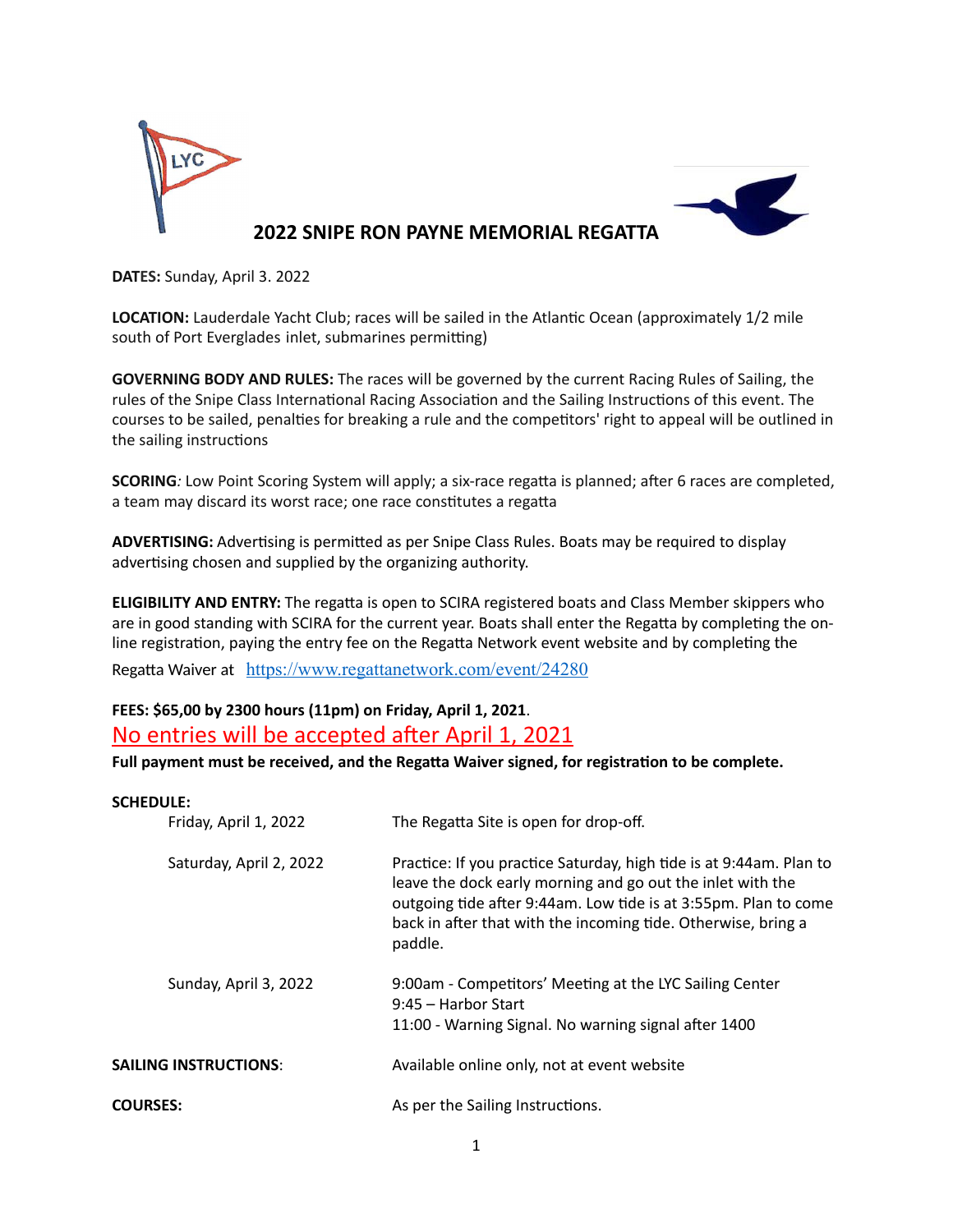| <b>SCORING:</b> | Low Point System in RRS Appendix "A" of shall be used, as<br>amended in the SI's.                   |
|-----------------|-----------------------------------------------------------------------------------------------------|
| <b>AWARDS:</b>  | Skipper and crew for first through third places.<br>First boat (skipper and crew) of the U30 FLEET. |

#### **FURTHER INFORMATION**:

Address: Lauderdale Yacht Club, 1725 SE 12th Street

 Ft. Lauderdale, Florida, 33316 - Phone: (954) 524-5500; Web site: [www.LYC1938.org](http://www.LYC1938.org) Regatta Chair: Peter Commette; commettepm@gmail.com ; (954) 610-9346 PRO: Robert (Bobby) Noonan; [bobbynoonan@gmail.com](mailto:bobbynoonan@gmail.com) ; (305) 763-2622 Sailing director: John Casey; [John.Casey@LYC1938.org](mailto:John.Casey@LYC1938.org) ; (407) 443-0068

#### **AMENITIES:**

Guest Cards are available. See Peter Commette to make arrangements.

**REGATTA SOCIAL ACTIVITIES: No official activities.** 

Your traditional sponsors, whose support we sincerely appreciate and to whom we are always **indebted:** 

# **DIAZ MARINE**



THE REGATTA'S NAMESAKE. The Ron Payne Regatta honors a long-time Lauderdale Yacht Club member, many times Legal Officer, Snipe national champion sailor, and well-known maritime lawyer, Ron Payne.